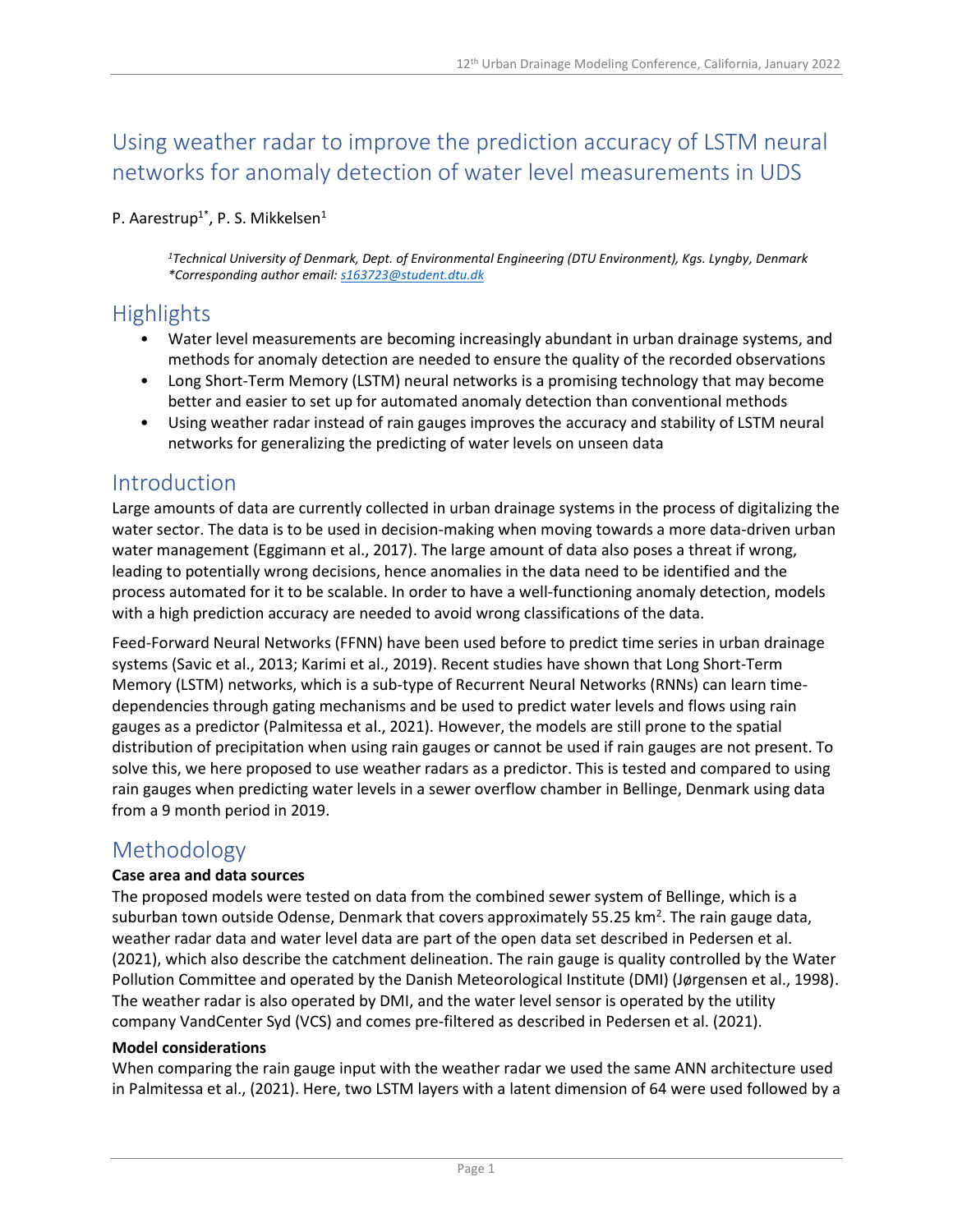feed-forward layer with 64 neurons before the output layer, and we used an input window length of 2 hours. Since the weather radar input consists of 58 radar cells a mean of these cells was used as an input. Other inputs used were the time of the day (to represent the daily wastewater fluctuations) and the 5% quantile of the previous 24 hours of the water level (in order to give the model a baseline value for dry conditions). Furthermore, it was explored if the model could benefit from having the full spatial input of the radar by using all the radar cells as input. The latent dimension and neurons was in this case doubled to 128 to accommodate the larger number of inputs.

#### **Training, validation, and testing periods**

In order to train and assess the ANN 9 months of data from the period from January-October 2019 was split up into three datasets – a training set (5 first months), a validation set (2 following months) and a test set (2 last months). The validation set was used for assessing the model performance after each training epoch in order to stop the training before overfitting. The test set was kept for assessing the model generalization to unseen data.

### Results and discussion

The LSTM model results during three different events in the testing period are plotted in Figure 1. During the first event the models with rain gauge (LSTM gauge) and mean of the weather radar (LSTM radar) overestimates the peak water level by 0.08-0.1m whereas the model with all the radar cells as input (LSTM radar all) overestimates the peak water level by 0.01-0.02m. The declining water level after the event is also overestimated by the models with rain gauge and mean weather radar inputs. The overestimation likely stems from the rain intensity input, which is larger than for the second event, even though the second event has a higher peak water level. The model with all the weather radar cells seems to have learned some dynamics in the spatial distribution of the rain in other to predict the lower water level. During the second event, both models with radar as input incorrectly estimate the beginning of the event. The reason for this can, again, be found in the rain intensity input where the radar observes rainfall before the increased water levels are registered. The models with mean weather radar and all the weather radar cells underestimate the peak water level by 0.03-0.05m and the model with the rain gauge input underestimates the peak water level by an additional 0.01m. During the last event the model with the rain gauge input overestimates the first peak water level by 0.1m, whereas both the models containing weather radar input predict the event with good accuracy. The second peak is overestimated by the models using weather radar as input and the model with rain gauge input performs the best. The third peak is only reacted upon by the models containing the radar, although it is overestimated. Due to the spatial distribution of the rain the rain gauge does not detect any precipitation at that point in time.



**Figure 1.** LSTM model predictions plotted against the observed water level (Target, lower panel) together with the rain gauge intensity and mean weather radar intensity (upper panel).